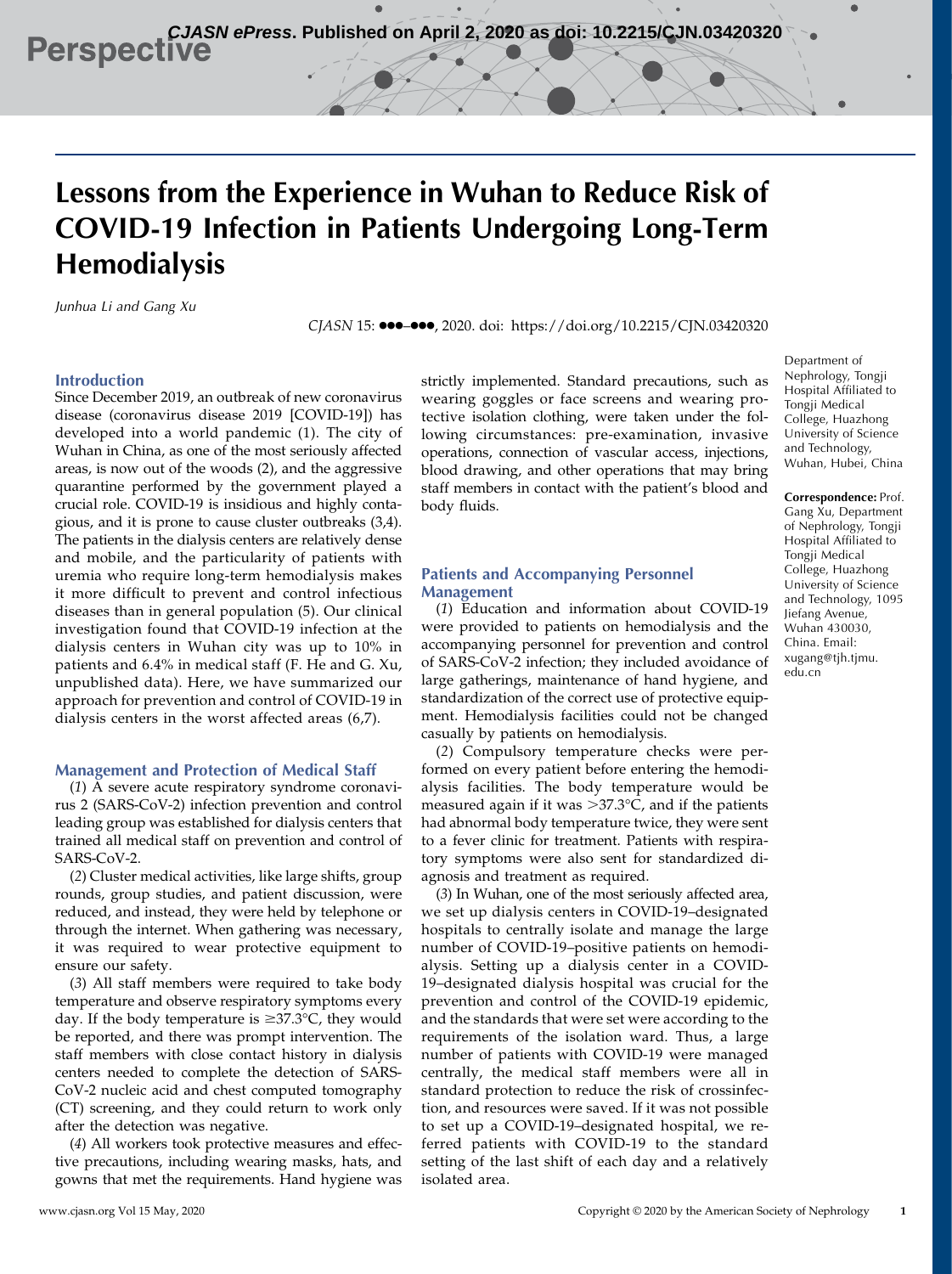(4) COVID-19 is transmitted through droplets and close contact; it is highly contagious and has insidious symptoms after infection (3). Closed spaces in dialysis centers can easily cause the virus to spread. The target of SARS-CoV-2 on the human body is mainly the lower respiratory tract, and it manifests as viral pneumonia. The sensitivity of a single throat swab early in the course of disease is only 70% (8), and chest CT examination was faster and more effective than etiologic examination for screening of COVID-19. It was recommended to set up designated dialysis hospitals to centrally isolate and manage the numerous patients with COVID-19 on hemodialysis in epidemic areas and to perform chest CT screening for all patients on hemodialysis in nondesignated hospitals (Figure 1).

## Additional Patient Management

(1) Patients with normal CT and no symptoms could proceed to dialysis according to the routine medical procedures.

(2) If the CT scan indicated nonviral pneumonia, the patient underwent routine dialysis. The patient was rechecked with CT after treatment and would be sent to the fever clinic if there was no progress.

(3) If the CT scan indicated viral pneumonia associated with fever and respiratory symptoms, patients were assigned to COVID-19–designated hospitals for the detection of common respiratory viruses and SARS-CoV-2 nucleic acid. If determined to be COVID-19 positive, the patients would be transferred to the COVID-19–designated dialysis centers. Critical patients with COVID-19 and uremia were sent to isolation wards in COVID-19–designated hospitals, and they were treated with continuous renal replacement therapy separately. If there were several critical patients, they would be concentrated in one or two isolation wards for unified management and continuous renal replacement therapy.

(4) If patients were suspected of having virus infection on CT scan but did not have obvious symptoms (we found a large number of such patients), we sent the patients to the fever clinic for at least two SARS-CoV-2 nucleic acid tests.

1. If SARS-CoV-2 positive, the patient would be transferred to a dialysis center of a COVID-19–designated hospital.



Figure 1. | Experience of managing hemodialysis patients to control COVID-19 in dialysis centers in the worst affected areas (Wuhan, China). Dialysis in isolation zone indicates dialysis during the last shift of each day in a relatively isolated area on the fixed machine. CT, computed tomography; SARS-CoV-2, severe acute respiratory syndrome coronavirus 2.